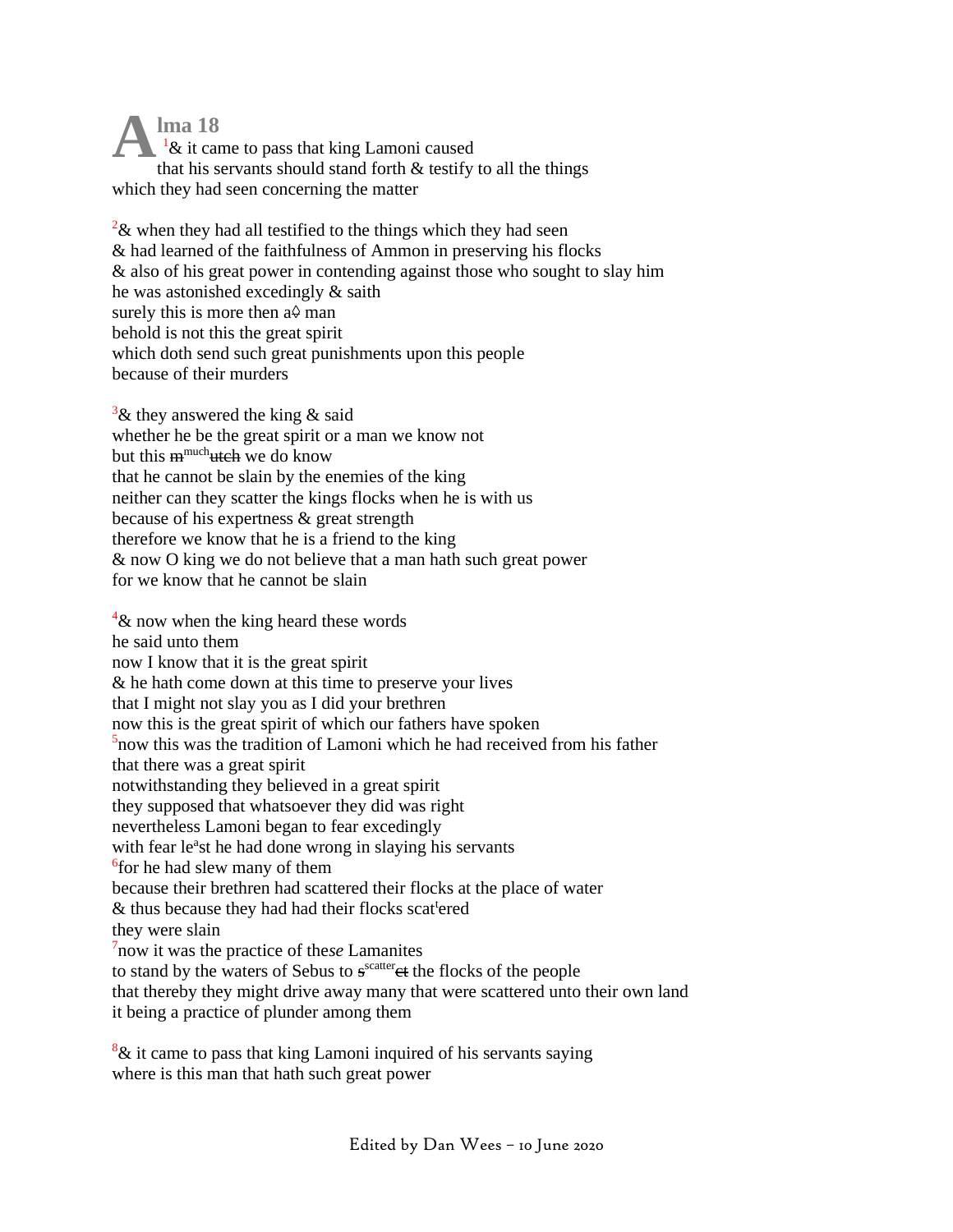$\frac{9}{6}$  they saveth unto him behold he is *◊*feeding thy horses now the king had commanded his servants previous to the time of the watering of their flocks that they should prepare his horses  $\&$  his charriots & conduct him forth to the land of Nephi for there had been a great feast appointed at the land of Nephi by the father of Lamoni who was king over all the land

 $10$ now when king Lamoni heard that Ammon was prepareing his horses & his charriots he was more astonished because of the faithfulness of Ammon saying surely there has not been any servant among all my servants that has been so faithful as this man fore even he doth remember all my commandments to execute them  $11$ now I surely know that is the great spirit & I would desire him that he come in unto  $t^{\text{me}}$  hee but I dearst not

 $12\&$  it came to pass that when Ammon had made ready the horses  $\&$  the charriots for the king & his servants he went in unto the king & he saw that the countenance of the King  $h^{was}$  and changed therefore he was about to return out of his presance  $13\&$  one of the kings servants said unto him rabbanah which is being interpreted powerful or great king considering their kings to be powerful & thus he said unto him *ra*bbanah the king desireth thee to stay <sup>14</sup>therefore Ammon turned himself unto the king  $\&$  saith unto him what wilt thou that I should do for thee O king & the king answered him not for the space of an hour according to their time for he knew not what he should say unto him  $15\&$  it came to pass that Ammon said unto him again what desirest thou of me but the king answered him not

 $16\&$  it came to pass that Ammon being filled with the spirit of God therefore he perseived the thoughts of the king & he saith unto him is it because th◊t thou hast heard that I defended thy servants & thy flocks & slew seven of their brethren with the sling & with the sword & smote off the arms of others in order to defend thy flocks & thy servants behold is it this that causeth thy marvelings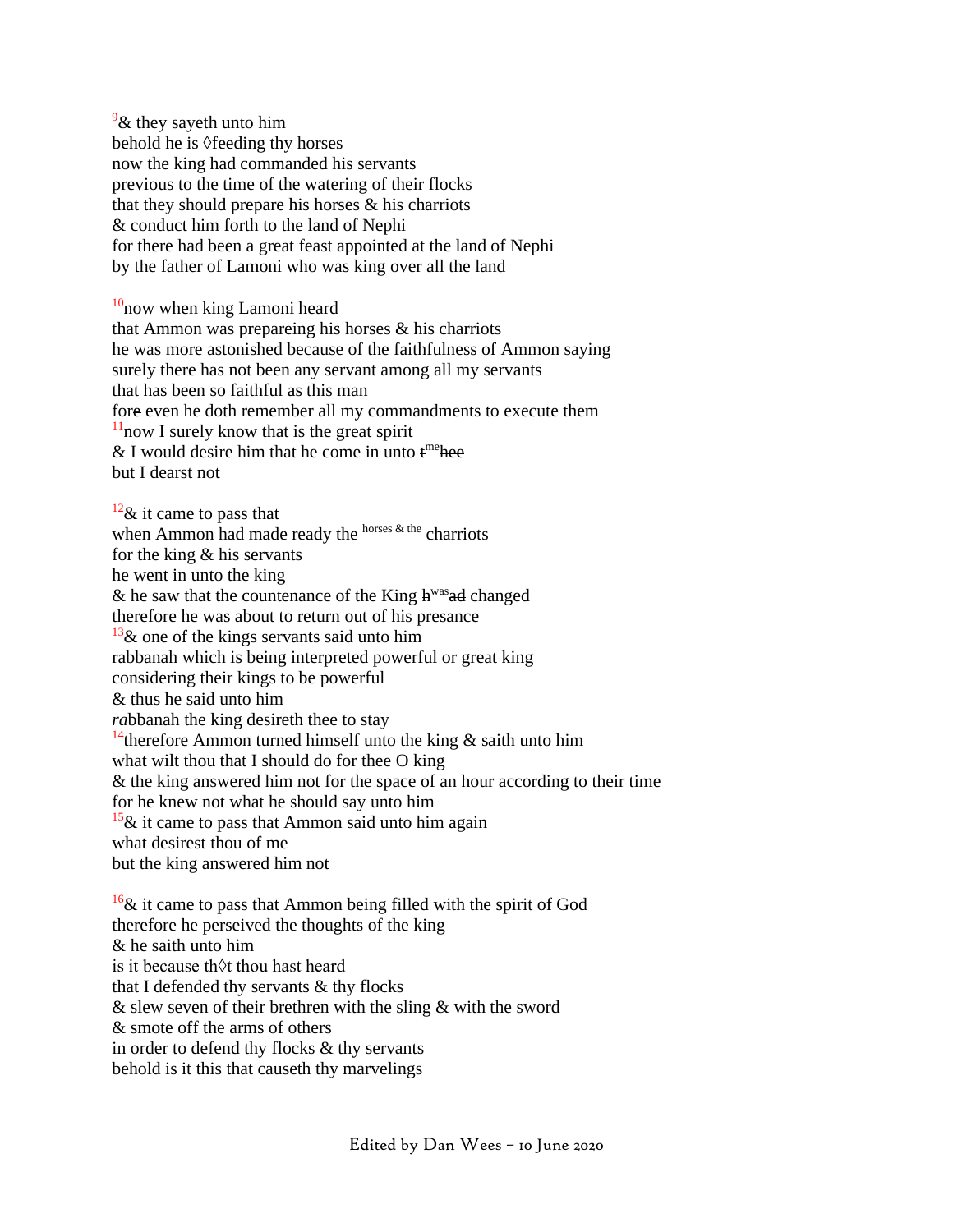$17$ I say unto you what is it that thy marvelings are so great behold I am a man & am thy servant therefore whatsoever thou desirest Which is right that I do

 $18$ <sub>n</sub>ow when the king had heard these words he marveled again for he beheld that Ammon could desern his thoughts but notwithstanding this King Lamoni did open his mouth & said unto him who art thou art thou that great spirit which knows all things <sup>19</sup>Ammon answered  $\&$  said unto him I am not  $20\&$  the king saith how knowest thou the thoughts of my heart thou mayest speak boldly & tell me concerning these things & also tell me by what power ye slew & smote off the arms of my brethren that scatered my flocks  $^{21}$ & now if thou wilt tell me concerning these things whatsoever thou desirest I will give unto thee & if it were needed I would guard thee with my armies but I know that thou art more powerful than all they nevertheless whatsoever thou desirest of me I will grant it unto thee

 $22$ now Ammon being wise yet harmless he saith unto Lamoni wilt thou hearken unto my words if I tell thee by what power I do these things & this is the thing that I desire of thee

<sup>23</sup>& the king answered him & said yea I will believe all thy words & thus he was caught with guile

<sup>24</sup>& Ammon began to speak unto him with boldness & said unto him believest thou that there is a God  $25\&$  he answered unto him I do not know what that meaneth  $26\&$  then Ammon saith believest thou that there is a great spirit <sup>27</sup>& he sait $\Diamond$  yea  $28\&$  Ammon saith this is God

& Ammon saith unto him again believest thou that this great spirit which is God created all things which is in heaven & in the earth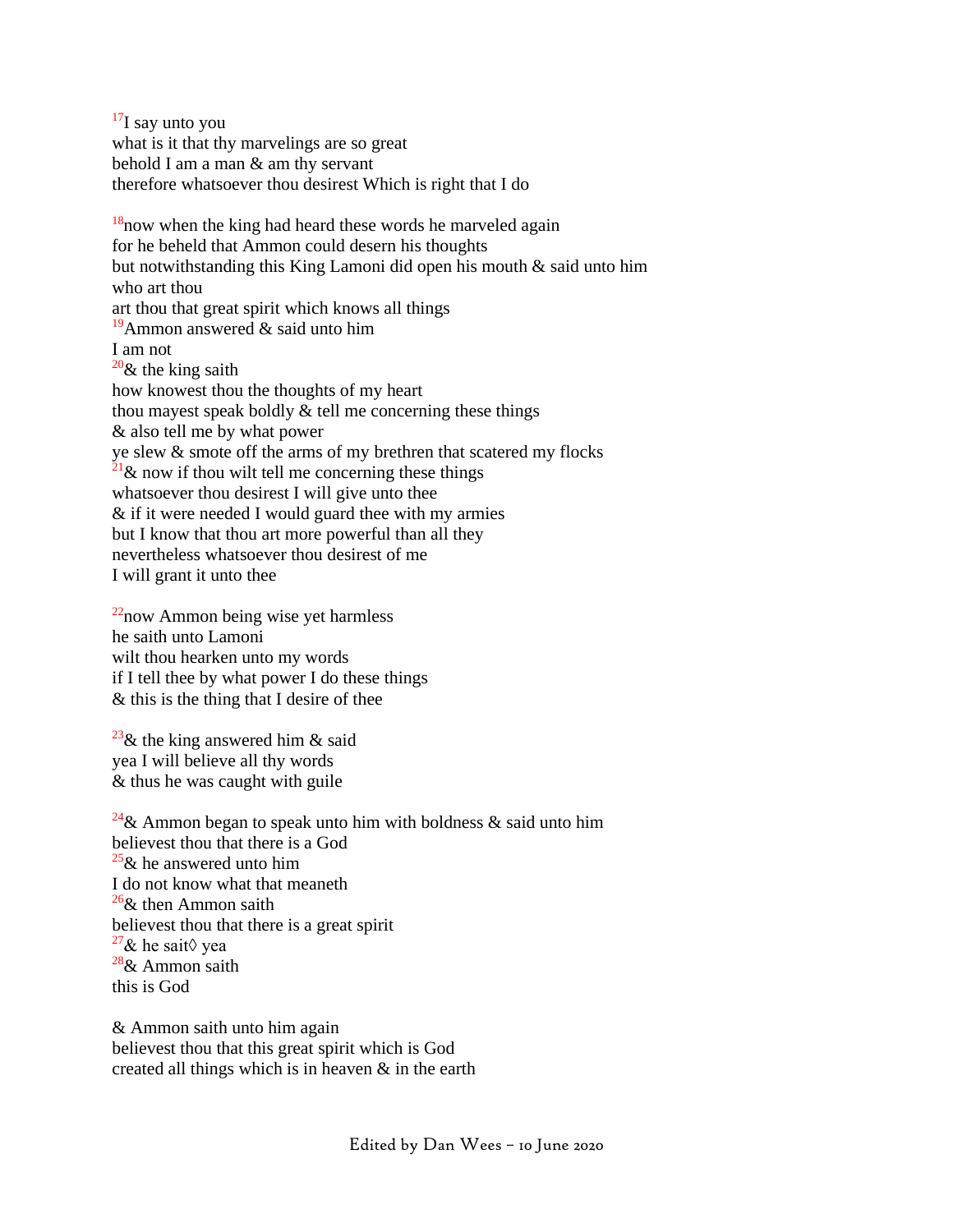$^{29}$ & he saith yea I believe that he created all things which is in the earth but I do not know the heavens  $30\&$  Ammon saith unto him the heavens is a place where God dwells  $\&$  all his holy angels  $31\&$  king Lamoni saith is it above the earth  $32\&$  Ammon saith yea & he looketh down upon all the children of men  $&$  he knows all the thoughts  $&$  intents of the heart for by his hand were they all created from the beginning

 $33\&$  king Lamoni saith I believe all these things which thou hast spoken art thou sent from God  $34$ Ammon saith unto him I am a man & man in the beginning was created after the image of God & I am called by his holy spirit to teach these things unto this people that they may be brought to a know*l*edge of that which is just & true  $\frac{35}{36}$ & a portion of that spirit dwelleth in me which gieveth me knowledge & also power according to my faith & desires which is in God

 $36$ now when Ammon had said these words he began to the creation of the world & also to the creation of Adam & told him all the things concerning the fall of man & rehearsed & laid before him the records of the holy scriptures of the people & which had been spoken by the prophets even down to the time that Lehi left Jerusalem  $37\&$  he also rehearsed unto them for it was unto the king & to his servants all the journeyings of their fathers in the wilderness  $\&$  all their sufferings with hunger  $\&$  thurst  $\&$  their travel  $\&$ C  $38\&$  he also rehearsed unto them concerning the rebellions of Laman & Lemuel & the Sons of Ishmael yea all their rebellions did he relate unto them  $\&$  he expounded unto them all the records  $\&$  scriptures from the time that Lehi left Jerusalem down to the presant time  $39$ but this is not all for he expounded unto them the plan of redemption which was prepared from the foundation of the w<sup>world</sup>orld & he also made known unto them concerning the coming of Christ  $\&$  all the works of the Lord did he maks known unto them